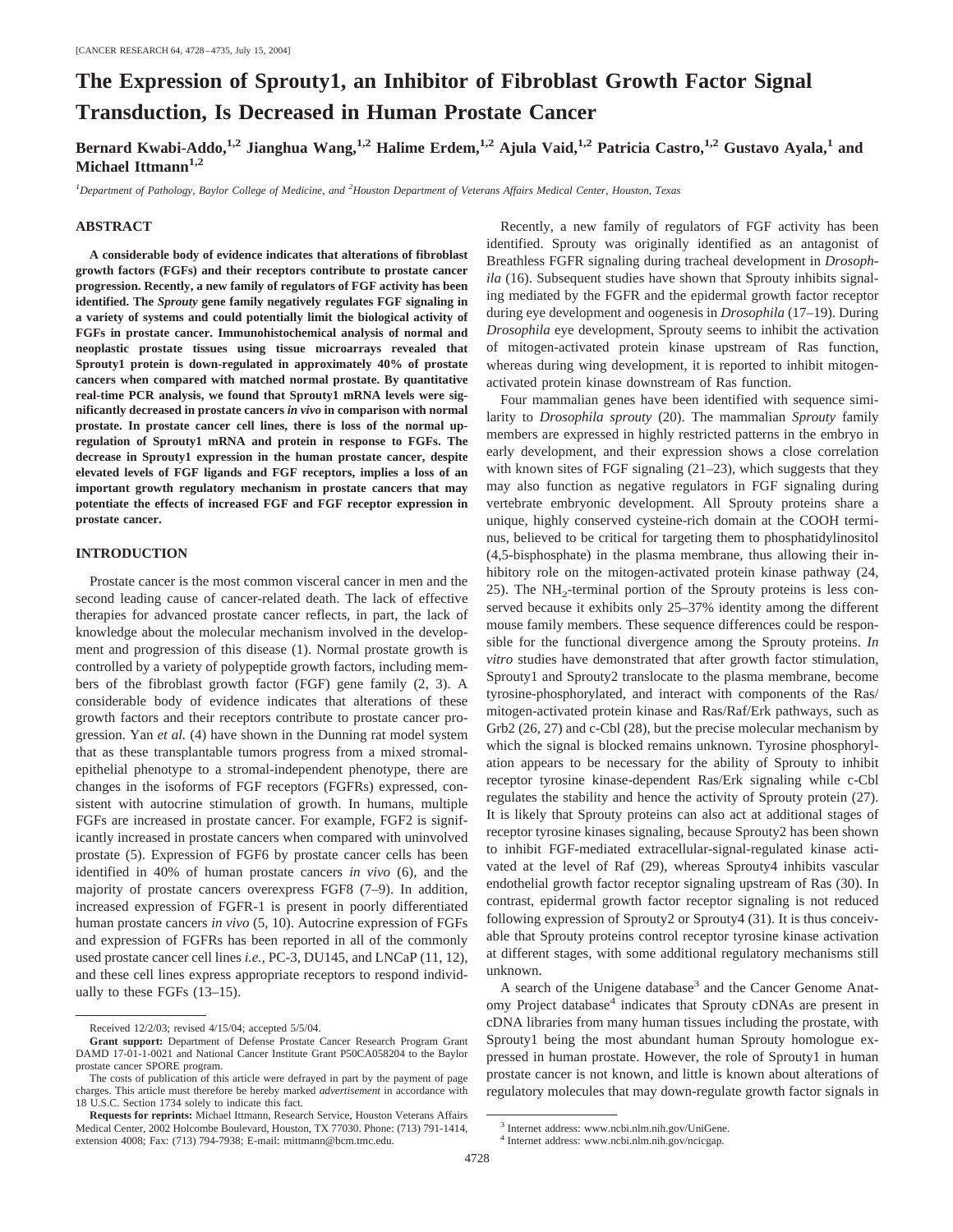| <b>Report Documentation Page</b>                                                                                                                                                                                                                                                                                                                                                                                                                                                                                                                                                                                                                                                                                                                                                                                                                                   |                             |                              |                 | Form Approved<br>OMB No. 0704-0188                  |                           |
|--------------------------------------------------------------------------------------------------------------------------------------------------------------------------------------------------------------------------------------------------------------------------------------------------------------------------------------------------------------------------------------------------------------------------------------------------------------------------------------------------------------------------------------------------------------------------------------------------------------------------------------------------------------------------------------------------------------------------------------------------------------------------------------------------------------------------------------------------------------------|-----------------------------|------------------------------|-----------------|-----------------------------------------------------|---------------------------|
| Public reporting burden for the collection of information is estimated to average 1 hour per response, including the time for reviewing instructions, searching existing data sources, gathering and<br>maintaining the data needed, and completing and reviewing the collection of information. Send comments regarding this burden estimate or any other aspect of this collection of information,<br>including suggestions for reducing this burden, to Washington Headquarters Services, Directorate for Information Operations and Reports, 1215 Jefferson Davis Highway, Suite 1204, Arlington<br>VA 22202-4302. Respondents should be aware that notwithstanding any other provision of law, no person shall be subject to a penalty for failing to comply with a collection of information if it<br>does not display a currently valid OMB control number. |                             |                              |                 |                                                     |                           |
| 1. REPORT DATE<br><b>JUL 2004</b>                                                                                                                                                                                                                                                                                                                                                                                                                                                                                                                                                                                                                                                                                                                                                                                                                                  | 2. REPORT TYPE              |                              |                 | <b>3. DATES COVERED</b><br>00-00-2004 to 00-00-2004 |                           |
| <b>4. TITLE AND SUBTITLE</b>                                                                                                                                                                                                                                                                                                                                                                                                                                                                                                                                                                                                                                                                                                                                                                                                                                       |                             |                              |                 | 5a. CONTRACT NUMBER                                 |                           |
| The Expression of Sprouty1, an Inhibitor of Fibroblast Growth Factor                                                                                                                                                                                                                                                                                                                                                                                                                                                                                                                                                                                                                                                                                                                                                                                               |                             |                              |                 | 5b. GRANT NUMBER                                    |                           |
| <b>Signal Transduction, Is Decreased in Human Prostate Cancer</b>                                                                                                                                                                                                                                                                                                                                                                                                                                                                                                                                                                                                                                                                                                                                                                                                  |                             |                              |                 | 5c. PROGRAM ELEMENT NUMBER                          |                           |
| 6. AUTHOR(S)                                                                                                                                                                                                                                                                                                                                                                                                                                                                                                                                                                                                                                                                                                                                                                                                                                                       |                             |                              |                 | <b>5d. PROJECT NUMBER</b>                           |                           |
|                                                                                                                                                                                                                                                                                                                                                                                                                                                                                                                                                                                                                                                                                                                                                                                                                                                                    |                             |                              |                 | <b>5e. TASK NUMBER</b>                              |                           |
|                                                                                                                                                                                                                                                                                                                                                                                                                                                                                                                                                                                                                                                                                                                                                                                                                                                                    |                             |                              |                 | <b>5f. WORK UNIT NUMBER</b>                         |                           |
| 7. PERFORMING ORGANIZATION NAME(S) AND ADDRESS(ES)<br>Baylor College of Medicine, Department of Pathology, Houston, TX, 77030                                                                                                                                                                                                                                                                                                                                                                                                                                                                                                                                                                                                                                                                                                                                      |                             |                              |                 | 8. PERFORMING ORGANIZATION<br><b>REPORT NUMBER</b>  |                           |
| 9. SPONSORING/MONITORING AGENCY NAME(S) AND ADDRESS(ES)                                                                                                                                                                                                                                                                                                                                                                                                                                                                                                                                                                                                                                                                                                                                                                                                            |                             |                              |                 | 10. SPONSOR/MONITOR'S ACRONYM(S)                    |                           |
|                                                                                                                                                                                                                                                                                                                                                                                                                                                                                                                                                                                                                                                                                                                                                                                                                                                                    |                             |                              |                 | 11. SPONSOR/MONITOR'S REPORT<br>NUMBER(S)           |                           |
| 12. DISTRIBUTION/AVAILABILITY STATEMENT<br>Approved for public release; distribution unlimited                                                                                                                                                                                                                                                                                                                                                                                                                                                                                                                                                                                                                                                                                                                                                                     |                             |                              |                 |                                                     |                           |
| <b>13. SUPPLEMENTARY NOTES</b><br>The original document contains color images.                                                                                                                                                                                                                                                                                                                                                                                                                                                                                                                                                                                                                                                                                                                                                                                     |                             |                              |                 |                                                     |                           |
| 14. ABSTRACT                                                                                                                                                                                                                                                                                                                                                                                                                                                                                                                                                                                                                                                                                                                                                                                                                                                       |                             |                              |                 |                                                     |                           |
| <b>15. SUBJECT TERMS</b>                                                                                                                                                                                                                                                                                                                                                                                                                                                                                                                                                                                                                                                                                                                                                                                                                                           |                             |                              |                 |                                                     |                           |
| 16. SECURITY CLASSIFICATION OF:<br>17. LIMITATION OF                                                                                                                                                                                                                                                                                                                                                                                                                                                                                                                                                                                                                                                                                                                                                                                                               |                             |                              |                 | 18. NUMBER                                          | 19a. NAME OF              |
| a. REPORT<br>unclassified                                                                                                                                                                                                                                                                                                                                                                                                                                                                                                                                                                                                                                                                                                                                                                                                                                          | b. ABSTRACT<br>unclassified | c. THIS PAGE<br>unclassified | <b>ABSTRACT</b> | OF PAGES<br>8                                       | <b>RESPONSIBLE PERSON</b> |

**Standard Form 298 (Rev. 8-98)**<br>Prescribed by ANSI Std Z39-18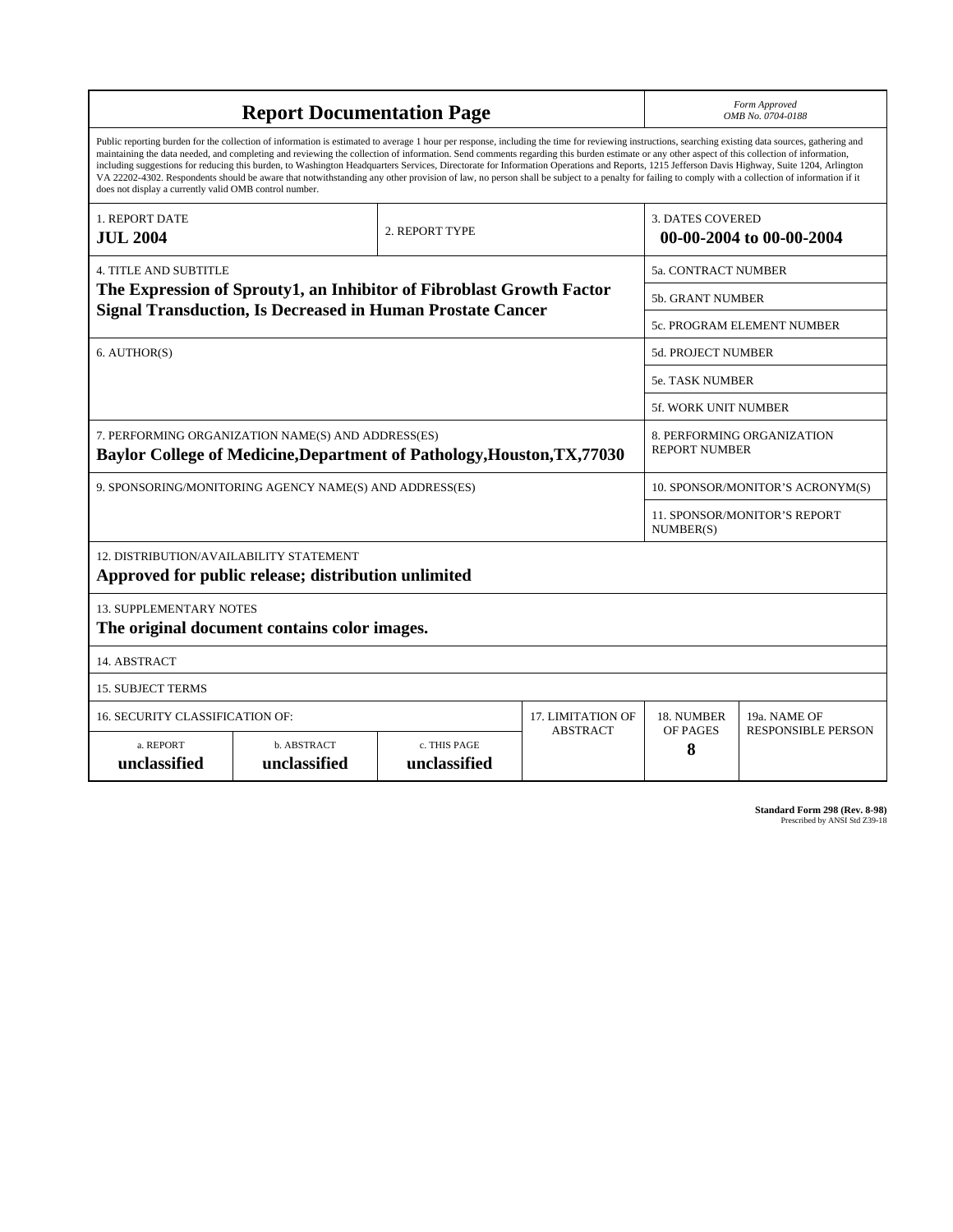prostate cancer cells. An important consideration is that if Sprouty proteins can be up-regulated in prostate cancer by FGF stimulation, this would tend to inhibit any effects of FGFR activation in the neoplastic cells and negate the effects of the increased FGF expression in cancer tissues. To address this issue, we have investigated the expression of Sprouty1 in normal and neoplastic prostate tissues. We have found that Sprouty1 protein is decreased in prostate cancer cells when compared with matched normal epithelium in approximately 40% of prostate cancers and that there is a similar decrease in Sprouty1 mRNA by quantitative reverse transcription-PCR. We have also found that in prostate cancer cells, there is loss of the normal up-regulation of Sprouty1 mRNA in response to FGFs. The marked decrease in Sprouty1 expression in the human prostate cancer implies a loss of an important growth regulatory mechanism in prostate cancers that may potentiate the effects of increased FGF and FGFR expression in prostate cancer.

## **MATERIALS AND METHODS**

**Plasmid Construction.** Plasmid pcDNA3.1 (Invitrogen, Carlsbad, CA) was used for the expression of full-length Sprouty1 cDNA. For the construction of pcDNA-Sprouty1, the coding sequence of Sprouty1 was amplified from pCMV-Sport6 plasmid containing the full-length Sprouty1 cDNA (ATCC 3461395) in a PCR reaction using primers designed against the published Sprouty1 sequence as follows: forward primer,  $5'$ -AAGCTTAGACATG-GATC-CCCAAAATC-3'; and reverse primer, 5'-GAATTCTGATGGTTTAC-CCTGACCCC-3 (The underlined sequence indicates *Hin*dIII and *Eco*RI sites in the forward and reverse primers, respectively; the bold and underlined sequence shows the start and stop sites in the forward and reverse primers, respectively; the italicized and underlined G indicates an engineered G at position  $-3$  to ensure proper initiation of translation). The PCR product was digested with *Eco*RI and *Hin*dIII and sub-cloned into pcDNA3.1.

**Mutation Analysis of the Sprouty1 Coding Region.** Total genomic DNA was extracted from 26 prostate tissue samples [including 23 radical prostatectomies (all 70% or more cancer), 1 metastasis, and 2 benign tissues from radical prostatectomies] as described previously (32). The DNAs were used in standard PCR reaction conditions with three sets of primers to amplify the entire Sprouty1 coding region. Set 1 primers (SF1): forward, 5-ACGAGCA-CAGACACACAAG-3', and reverse, 5'-CAACCCACCTCCAAAAATCA-3'; set 2 primers (SF2): forward, 5'-CCTTCTTTGGATAGCCGTCA-3', and reverse, 5'-CCCTTCAAGTCATCCACAATC-3'; set 3 primers (SF3): forward, 5-AGGACCCCAGCATCATTGTA-3, and reverse, 5-GTGGCTTGTGT-GTCTGTGCT-3'. The nucleotide positions for the amplification products as given by the GenBank accession no. (XM\_036349) are 137– 628, 394 – 843, and 605-1317. The PCR products were purified and sequenced using the respective set of primers for each product.

**Preparation, Quantification, and Dilution of DNA Standards.** The Sprouty1 plasmid, keratin-18 plasmid (ATCC MGC-9348), and  $\beta$ -actin plasmid (ATCC MGC-10559) were prepared using the Qiagen Maxi-prep Kit (Qiagen, Valencia, CA). The FGF2 and FGF7 plasmids have been described previously (33). Quantification of plasmid was performed spectrophotometrically. The measurements of the plasmid concentration were done in duplicate and then converted to copy number. A dilution series of each plasmid  $(10^9-10^1)$ copies) was used as a DNA standard for real-time PCR.

**Primer Design and Synthesis for Real-Time PCR.** Oligonucleotide primers for Sprouty1 were forward, 5'-TGTCCGAAAAGGATTTCAGATGC-3', and reverse,  $5'$ -ACTGCCACTGCCA TGTTGAT-3'; for  $\beta$ -actin were forward, 5'-AGCACGGCATCGTCA CCAACT-3', and reverse 5'-TGGCT-GGGGTGTTGAAGGTCT-3'; for keratin 18 were forward, 5'-AGGGCTCA-GATCT-TCGCAAAT-3', and reverse, 5'-GTCATCAATGACCTTGCGGAG-3'; for FGF2 were forward, 5'-CCACTTCAAGGACCCCAAG-3', and reverse, 5-ATAGCCAGGTAACGGTTAGC-3; and for FGF7 were forward, 5-CCT-TCTGCCTGTTGATTTATGG-3', and reverse, 5'-GTTGCTGTGACGCT-GTTTG-3. Primers were carefully designed to cross exon/intron regions and to avoid the formation of primer-dimers, hairpins, and self complementarity. The nucleotide positions for the amplification products as given per the GenBank accession nos. are 275–373, 458– 622, 256– 435, 539–721, and 26–209 for Sprouty1 (XM\_036349), Keratin 18 (BC020982),  $\beta$ -actin (BC004251), FGF2 (NM\_0020006), and FGF7 (S81661), respectively.

**cDNA Synthesis and Quantitative Real-Time PCR.** Total RNA extracted from cells and tissues using TRIzoL Reagent (Invitrogen) was used in firststrand DNA (cDNA) synthesis using Invitrogen SuperScript first-strand synthesis system for reverse transcription-PCR and according to the manufacturer's protocol. Real-time PCR was carried out in a Bio-Rad iCycler real-time thermal cycler (Hercules, CA) as described previously (34) and incorporating the following optimized PCR reaction conditions. The amplification of Sprouty1 was carried out as follows: a 3 min hot start at 95°C; followed by 40 cycles of denaturation at 95°C for 15 s; and annealing at 61°C for 30 s. The amplification protocol for FGF2 was the same as for Sprouty1 except that annealing was done at  $63.5^{\circ}$ C. The amplification protocol for FGF7,  $\beta$ -actin, and keratin 18 was carried out as follows: a 3 min hot start at 95°C; followed by 40 cycles of denaturation at 95°C for 30 s; annealing at 56°C for 20 s; and a 72°C extension for 30 s. Each experiment was done in duplicate. The threshold cycle  $(C_t)$  values in log linear range representing the detection threshold values were used for quantitation and expressed as copy numbers based on a standard curve generated using plasmid DNA.

**Northern Blot Analysis.** A multiple tissue Northern blot (MTN Blot II) containing polyadenylated RNAs isolated from human adult tissues was obtained from Clontech (Palo Alto, CA). Northern hybridization was performed at 68°C in 10 ml of PerfectHyb Plus hybridization solution (Sigma, St. Louis, MO). The blot was prehybridized in the above buffer for 30 min. Hybridization was done for 1 h by adding 50 ng of full-length Sprouty1 or  $\beta$ -actin cDNA fragment that were radioactively labeled with  $[\alpha^{-32}P]$ dCTP using a RadPrime Labeling Kit (Invitrogen) and included at a concentration of  $1 \times 10^9$  cpm/ml. Blots were washed according to the manufacturer's protocol, and signals were visualized by autoradiography.

**Tissue Microarrays and Immunohistochemistry.** The tissue microarrays used to study Sprouty1 expression in clinically localized prostate cancer have been described previously (35). In brief, three 0.6-mm cores of cancer and uninvolved prostate tissue were obtained from radical prostatectomy specimens and used to construct tissue microarrays. Patients received no adjuvant therapy such as radiation or hormonal therapy. Other patient characteristics were as described previously. A total of 511 of the original 640 cancers were evaluable, with some cases lost due to depletion of tumor or technical artifacts, and of these, 407 had matched evaluable normal tissue. Immunohistochemistry was performed as described previously (36). Antigen retrieval was performed for 30 min in a rice cooker in 10 mM citrate buffer (pH 6.0). Endogenous biotin and peroxidase were blocked using appropriate kits from Vector Laboratories (Burlingame, CA) according to the manufacturer's protocol. Rabbit polyclonal anti-Sprouty1 antibody (Upstate Biotechnology, Lake Placid, NY) was incubated with each tissue array section at 5 ng/ml at 4°C overnight followed by the avidin-biotin peroxidase complex procedure (Vector Laboratories) and counterstaining with hematoxylin as described previously. Slides were then scanned using a Bliss automated slide scanner system to produce high-resolution digital images. Staining was evaluated in the normal and prostate cancer epithelial cells as described previously. Staining intensity was graded as absent (0), weak  $(1+)$ , intermediate  $(2+)$ , or strong  $(3+)$ . The extent of staining was estimated and scored as follows: no staining (0);  $1-33%$  of cell stained (1+);  $34-66%$ of cell stained  $(2+)$ ; or 67–100% of cells stained  $(3+)$ . The staining index for each case was then calculated by multiplying the average intensity score for the three cores by the average percentage score for the three cores, yielding a 10-point tumor staining index ranging from 0 (no staining) to 9 (extensive, strong staining) for each case.

**Western Blotting.** Total protein was extracted from cells using protein lysis buffer as described previously. For Western blots, 30 mg of protein extract/lane were electrophoresed, transferred to nitrocellulose membrane (Hybond ECL; Amersham Biosciences, Piscataway, NJ), and incubated overnight with a 1:100 dilution of anti-Sprouty1 goat polyclonal antibody (Santa Cruz Biotechnology, Santa Cruz, CA) or a 1:5000 dilution of anti- $\beta$ -actin mouse monoclonal antibody (Sigma). Membranes were washed and treated with bovine antigoat IgG (1:5000; Santa Cruz Biotechnology) or rat antimouse IgG secondary antibody conjugated to horseradish peroxidase (1:2000 dilution; Southern Biotechnology Associates, Birmingham, AL) for Sprouty1 and  $\beta$ -actin, respectively. The antigen-antibody reaction was visualized using an enhanced chemiluminescence (ECL) assay (Amersham Biosciences) and ex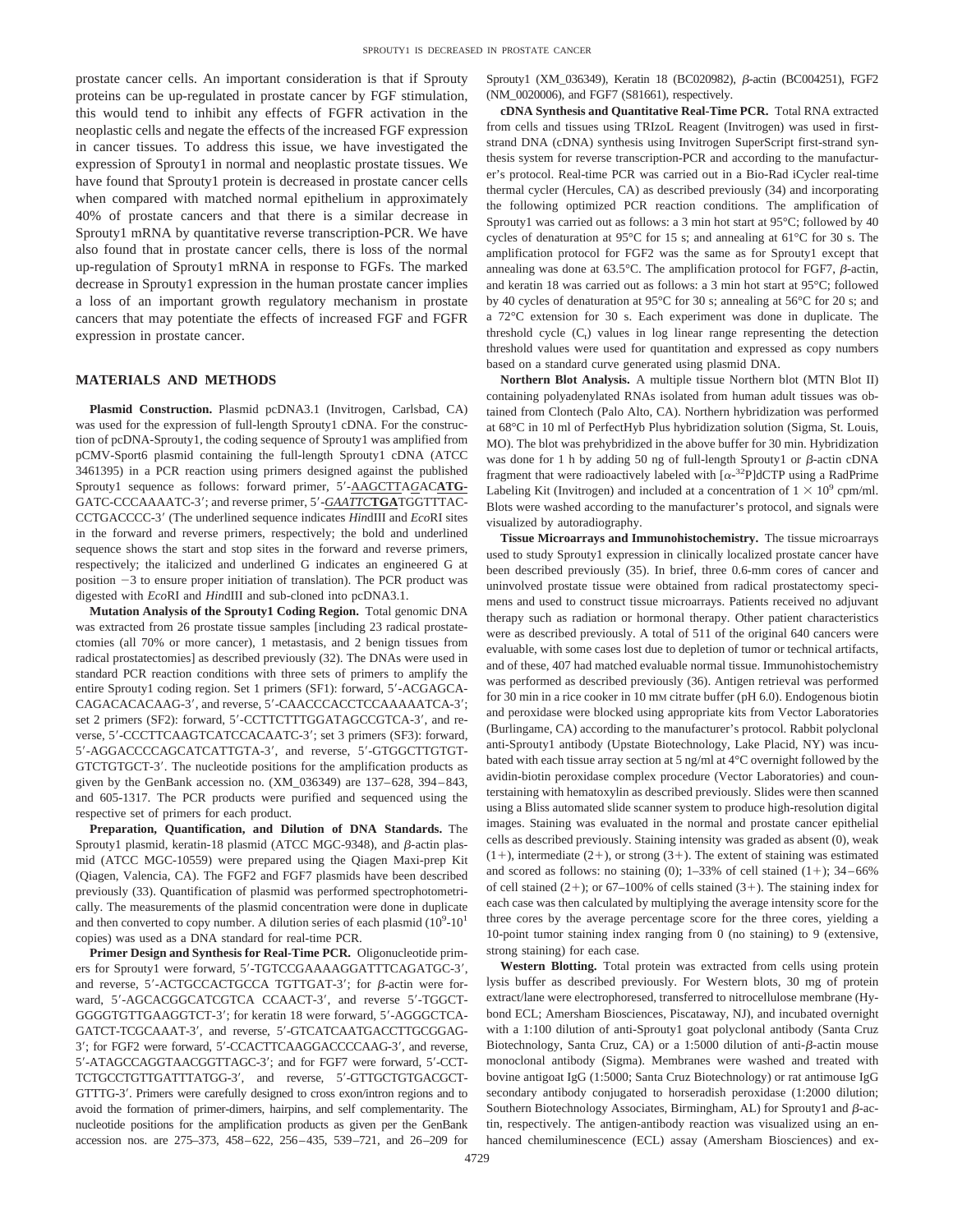posed to ECL film (Amersham Biosciences). Western blot signals were quantified using NucleoVision imaging station (Nucleotech, San Carlos, CA).

**Cell Culture.** The human prostate cancer cell lines PC3, DU145 and LNCaP and the immortalized normal prostate epithelial cell lines PNT1a and PNT2 were maintained in RPMI 1640 supplemented with 10% fetal bovine serum (Invitrogen). Primary epithelial and stromal cultures were established from normal peripheral zone tissue from radical prostatectomy specimens as described previously (33). For Western blotting studies, prostate cancer cell lines were incubated in primary epithelial growth medium for 24 h before collection.

**Cell Transfection.** For stable transfections, PC3 or LNCaP cells were seeded at  $5 \times 10^6$  cells/100-mm dish and transfected with 10  $\mu$ g of Sprouty1 construct (pcDNA-Sprouty1) or vector only (pcDNA3.1) using LipofectAMINE 2000 transfection reagent (Invitrogen) according to the manufacturer's protocol. Two days after transfection, cells were selected in medium containing Geneticin (Sigma) at a final concentration of 400 and 200  $\mu$ g/ml for LNCaP and PC3 cells, respectively. After 14 days into the selection, individual Geneticin-resistant colonies were fixed with 10% formalin and stained with crystal violet, and the colonies visible to the naked eye were counted. For transient transfection, LNCaP cells were plated at  $5 \times 10^4$  cells/60-mm dish and transfected with  $2 \mu g$  of Sprouty1 plasmid or vector only using LipofectAMINE 2000 transfection reagent (Invitrogen) according to the manufacturer's protocol. After 24, 48, or 72 h, cells were trypsinized and counted using a Coulter counter. A second transfected plate was used to collect protein extract for Western blotting at the same time.

**Cell Sorting of LNCaP Cells Transfected with GFP Constructs.** LNCaP cells were plated at  $5 \times 10^6$  cells/100-mm dish and transfected with either 24  $\mu$ g of pEGFP (BD Biosciences Clontech) alone or 6  $\mu$ g of pEGFP with 18  $\mu$ g of the Sprouty1 plasmid using LipofectAMINE 2000 transfection reagent (Invitrogen). After 24 h, GFP-positive cells were sorted by single color-flow cytometry using Epics-Alpra flow cytometer (Beckman Coulter) and plated into complete growth medium. After 24, 48, or 72 h, cells were trypsinized and counted using a Coulter counter.

**FGF2 Induction Studies.** Primary epithelial, LNCaP, and PC3 cells were placed in serum-free medium for 24 h. Cells were refed with serum-free medium with 1% insulin, transferrin, and selenium (Sigma) with or without 25 ng/ml recombinant FGF-2 (R&D Systems, Minneapolis, MN) and incubated at 37°C for different time points. Cells were then harvested for either RNA or protein extraction. RNA extracted was used in real-time quantitative PCR, and protein extraction was used in Western blot analysis as described above.

#### **RESULTS**

**Expression of Sprouty1 in Human Prostate Tissue and Cell Lines.** Initial studies were carried out to investigate the expression of the human Sprouty1 homologue in adult human tissues. A multiple tissue Northern blot was hybridized to the full-length Sprouty1 cDNA. A single transcript (of approximately 3.5 kb) was present in all of the tissues analyzed (spleen, thymus, prostate, testis, ovary, small intestine, and colon) except peripheral blood leukocytes, with the strongest expression observed in the prostate and the testis. To evaluate Sprouty1 expression *in vitro*, total RNA samples derived from normal prostatic peripheral zone and two immortalized but nontumorigenic prostatic epithelial cell lines (PNT1a and PNT2) were analyzed for Sprouty1 expression by reverse transcription-PCR reaction. Sprouty1 was easily detectable in all three RNAs. We also compared the expression of Sprouty1 in primary cultures of prostatic epithelial and stromal cells using quantitative reverse transcription-PCR. Expression of Sprouty1 was 8-fold higher in the epithelial cells in comparison with the stromal cells (17.7 transcripts/10<sup>3</sup>  $\beta$ -actin transcripts for epithelial cells *Versus* 2.2 transcripts/ $10^3$   $\beta$ -actin transcripts for stromal cells). Thus Sprouty1 is expressed in human prostate *in vivo* and in prostate epithelial cells and to a lesser extent, in stromal cells *in vitro*.

**Analysis of Sprouty1 Expression by Immunohistochemical Analysis of Tissue Microarrays.** To determine whether Sprouty1 protein is decreased in clinically localized prostate cancers, we analyzed a total of 407 prostate cancers and matched normal peripheral zone tissues by immunohistochemistry of prostate cancer and prostate tissue microarrays. The tissue microarrays used were obtained from the Baylor prostate cancer SPORE and have been described previously (35). These arrays contain 0.6-mm tissue cores from cancers in triplicate as well as non-neoplastic peripheral zone tissue cores (also in triplicate) from patients undergoing radical prostatectomy. In normal prostate, the Sprouty1 protein is expressed in epithelial and smooth muscle cells, with some staining of stromal fibroblasts (Fig. 1, *A* and *B*). Sprouty1 expression in normal epithelium was variable. The vast majority of cases showed moderate to strong staining in the normal epithelium as shown in Fig. 1, although some tissues had only minimal staining. Prostate cancer epithelium also had quite variable expression. Some prostate cancer had minimal expression of Sprouty1 (Fig. 1, *C-*-*E*). Other cancers had moderate to strong expression of Sprouty1 protein (Fig. 1*F*). To quantitatively compare the expression of Sprouty1 in normal and neoplastic prostatic epithelium, we quantitated the expression of Sprouty1 based on methodology described previously (35). In brief, stained slides were digitized, and staining was scored both for extent of staining (scale of  $0-3$ ) and intensity of staining (scale of  $0-3$ ). A staining index was calculated from the average extent of staining score for the three cores multiplied by the average staining intensity score. The mean staining index of Sprouty1 in normal epithelium was significantly higher than in the cancer cells  $(P = 0.045,$  Wilcoxon's signed ranks test). Perhaps more meaningfully, given the variability in Sprouty1 expression, we also compared the staining index in normal and cancer cells from the same patient. Overall 39% of cancer had a lower staining index than that of benign tissues from the same patient. However, it should be noted that a significant fraction of prostate cancers had higher expression of Sprouty1 in cancer cells than in normal epithelium. Therefore, although decreased Sprouty1 expression is seen in a substantial fraction of prostate cancers, loss of Sprouty1 expression is clearly not required in all prostate cancers.

**Decreased Sprouty1 mRNA in Human Prostate Cancer Tissues.** To determine whether Sprouty1 protein is decreased in human prostate cancers due to decreased mRNA and to confirm our observations on immunohistochemistry by an alternative technique, we carried out quantitative real-time PCR analysis. We quantitatively analyzed the expression level of Sprouty1 mRNA in a total of 29 prostate tissue samples including nine normal peripheral zone tissues and 20 clinically localized cancer (consisting of at least 70% cancer) by real-time PCR. We used  $\beta$ -actin as an endogenous mRNA control. The realtime data are presented as the ratios of Sprouty1 mRNA transcripts  $\times$  10<sup>3</sup>/ $\beta$ -actin transcript for each group of samples analyzed (Fig. 2*A*). The expression of Sprouty1 in both normal prostate and cancer tissues was variable, presumably reflecting both random variability in tissue composition and variable expression per cell (as seen in the immunohistochemistry studies). Sprouty1 expression was about 70% higher on average in normal prostate tissues  $(6.60 \pm 2.0, \text{SE})$ compared with prostate cancers (3.82  $\pm$  1.1, SE), despite the fact that FGFs are significantly up-regulated in the vast majority of prostate cancers. Of the 20 cancers analyzed, 16 had Sprouty1 mRNA levels lower than the mean Sprouty1 mRNA level in normal tissue. The difference in Sprouty1 mRNA level between normal and cancer tissue was statistically significant ( $P < 0.035$ ,  $t$  test). Similar results were obtained when Sprouty1 expression was normalized using keratin 18 mRNA, which is expressed exclusively by epithelium (Fig. 2*B*). Expression of Sprouty1 normalized for epithelial content was almost 2-fold higher in normal tissues when compared with cancers  $(3.8 \pm 0.9 \text{ versus } 2.0 \pm 0.2)$ , and this difference was again statistically significant ( $P < 0.02$ , *t* test).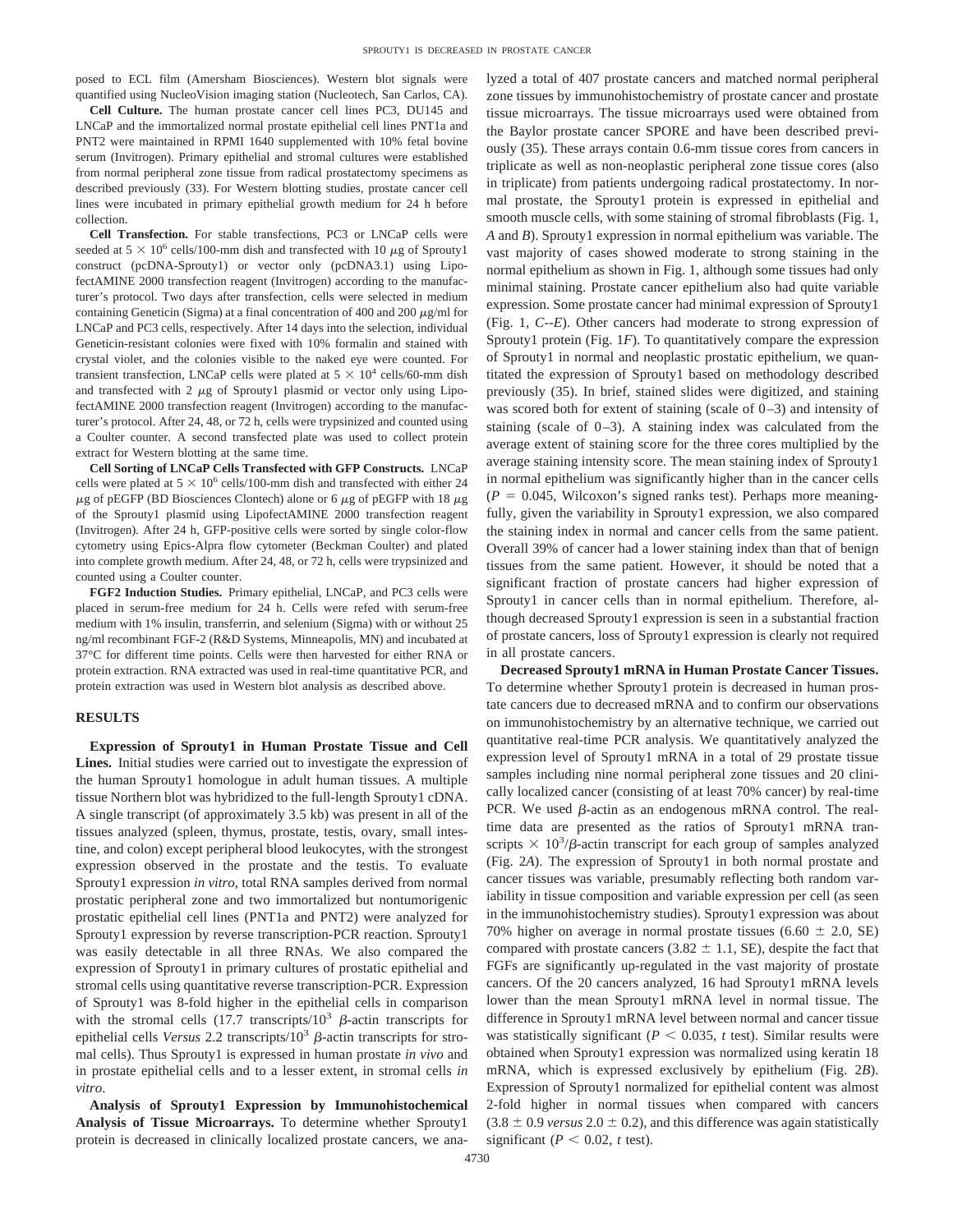

Fig. 1. Immunohistochemical analysis of Sprouty1 expression in tissue microarrays. Expression of Sprouty1 in normal prostate (*A* and *B*) and prostate cancer (*C-*-*F*) was determined using tissue microarrays as described in "Materials and Methods." *A* and *B,* normal prostate peripheral zone tissue with expression of Sprouty1 in prostatic epithelial and smooth muscle cells. Some staining of fibroblastic cells is also present. *C-*-*E,* prostate cancers with low Sprouty1 expression in prostate cancer cells. Note scattered staining of residual stromal smooth muscle cells. *F,* prostate cancer with strong Sprouty1 expression in neoplastic epithelial cells.

One possible explanation for the decreased amounts of Sprouty1 mRNA in cancer tissues could be that Sprouty1 mRNA is expressed at higher levels in stroma compared with epithelium *in vivo* and that in cancer the stroma is replaced by neoplastic epithelium. If this were the case, one would expect that there would be an inverse correlation between the level of keratin 18 mRNA and Sprouty1 mRNA content in benign tissue samples. There was a 5-fold variation among the benign prostate tissues in keratin 18 mRNA content (relative to  $\beta$ -actin) due to variation in the percentage of epithelium in the tissue as a result of sampling variability. However, there was no correlation (inverse or positive) between keratin 18 mRNA levels and Sprouty1 mRNA levels. This indicates that there is expression of Sprouty1 mRNA in both the normal epithelial and the stromal compartments *in vivo*. In addition, based on immunohistochemistry with anti-Sprouty1 antibodies, the majority of Sprouty1 protein in normal prostate is in epithelial cells, with significant amounts in prostatic smooth muscle cells. Therefore, the decreased Sprouty1 mRNA observed in the prostate cancer tissues is almost certainly due to lower levels of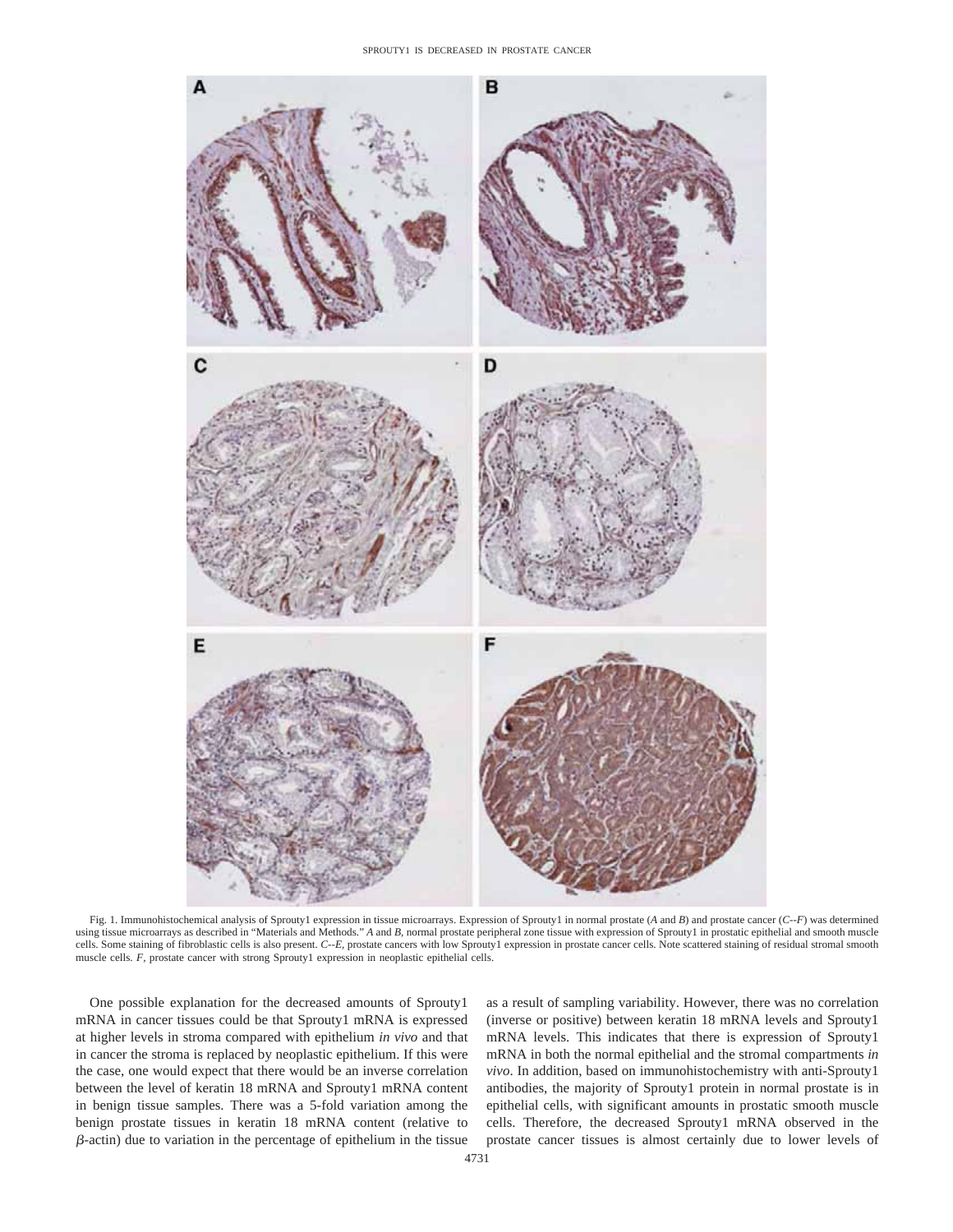

Fig. 2. Sprouty1 expression in normal prostate and prostate cancer as determined by quantitative reverse transcription-PCR. Sprouty1 expression in normal prostatic peripheral zone (*PZ*) and cancer tissues was assessed by quantitative reverse transcription-PCR using a real-time thermal cycler (iCycler; Bio-Rad). Sprouty1 expression levels are displayed as a ratio of Sprouty1 transcripts  $\times$  10<sup>3</sup> to  $\beta$ -actin transcripts (*A*) or Sprouty1 transcripts  $\times$  10<sup>2</sup> to keratin 18 transcripts (*B*). The Sprouty1,  $\beta$ -actin, and keratin 18 values were calculated from standard curves. The data are a representative of duplicate experiments. The mean expression level is indicated. The Sprouty1 expression value from cancer tissues is significantly different from the PZ tissues;  $P < 0.05$  (*t* test) for both  $\beta$ -actin and keratin 18 normalization.

Sprouty1 mRNA in the prostate cancer cells compared with normal epithelium.

Another possible explanation for decreased expression of Sprouty1 mRNA in the cancer tissues is decreased expression of FGFs in a subset of the prostate cancers. Our laboratory has shown previously that FGF2 and FGF7 are expressed in the stromal cells of cancer tissues and that FGF2 protein is approximately 2.5-fold higher in prostate cancer tissues, whereas FGF7 protein levels are similar in normal and prostate cancer tissues (5). We therefore compared the expression of FGF2 and FGF7 mRNA by quantitative reverse transcription-PCR in cancer tissues with Sprouty1 expression below the mean value for all cancers (average 1.2 Sprouty1 transcripts/ $10^2$  K18 transcript) to those with Sprouty1 expression above the mean (average 3.22 Sprouty1 transcripts/ $10^2$  K18 transcript). There was no significant difference in expression of FGF2 between these two groups  $(2.31 \pm 0.8 \text{ versus } 2.61 \pm 0.9 \text{ FGF2 transcripts/10}^3 \beta\text{-actin tran-}$ scripts; mean  $\pm$  SE,  $n = 10$ ). It should be noted that both groups have higher FGF2 mRNA transcript levels than a set of nine normal peripheral zone tissues analyzed at the same time (1.3 FGF2 transcripts/ $10^3$   $\beta$ -actin transcripts). Similarly, FGF7 transcript levels were not significantly different between the two groups  $(0.77 \pm 0.3 \text{ versus}$  $0.50 \pm 0.2$  transcripts/10<sup>3</sup>  $\beta$ -actin transcripts; mean  $\pm$  SE,  $n = 10$ ). Thus it is unlikely that the decreased Sprouty1 mRNA expression in many of the cancer tissues *in vivo* reflects decreases in FGF ligand concentration in the cancer tissues.

**Effect of FGF2 on Sprouty1 Expression in Normal and Neoplastic Prostate Epithelial Cells.** We next examined the expression of Sprouty1 protein *in vitro* in normal primary prostatic epithelial cells and prostate cancer cell lines. Consistent with our *in vivo* data, the three commonly used prostate cancer cell lines (LNCaP, DU145, and PC3) all expressed lower levels of Sprouty1 protein, as determined by Western blotting, than did the normal epithelial cells (Fig. 3). It should be noted that these three cell lines express FGFs in an autocrine fashion and so would be expected to express higher levels of Sprouty1 than normal epithelial cells if FGFs are inducing Sprouty1 expression as in other systems. To investigate whether regulation of Sprouty1 expression in response to FGF stimulation is altered in the prostate cancer cells, we examined the effect of FGF2 stimulation on Sprouty1 mRNA expression *in vitro*. Fig. 4*A* shows that when primary epithelial cells were stimulated with FGF2, there was a 5-fold increase in Sprouty1 expression

within 30 min. However, this expression was rapidly down-regulated to below basal level in 1 h. There was a subsequent increase in Sprouty1 expression after 2 h that was sustained, again peaking within 24 h, suggesting that there is a biphasic increase in expression of Sprouty1 in response to FGF2 stimulation. In contrast to primary epithelial cells, LNCaP and PC3 cells did not show induction of Sprouty1 expression in response to FGF2 stimulation. In fact, there was a slight down-regulation of Sprouty1 at 30 min or 2 h after FGF stimulation in PC3 and LNCaP cells, respectively. This result indicates that, unlike normal prostate cells, Sprouty1 expression in prostatic cancer cells is no longer up-regulated by FGF2. To determine whether Sprouty1 mRNA correlates with protein level, we investigated the effects of FGF2 stimulation on Sprouty1 protein expression *in vitro*. Because basal sprouty1 expression in PC3 cells is much lower than primary cells (Fig. 3), we have normalized expression in each cell line to basal expression in that cell type in normal growth medium to facilitate comparison of changes in expression, but absolute expression of Sprouty1 in PC3 cells is far lower than in the primary epithelial cells. Fig. 4*B* shows that when primary cells were stimulated with FGF2, there was a gradual and a rather sustained increase in Sprouty1 protein expression that was 3-fold higher than basal Sprouty1 expression in normal growth medium by 24 h. In contrast, with the primary cells,



Fig. 3. Expression of Sprouty1 protein in primary prostatic epithelial cells and prostate cancer cells lines. Protein extracts of primary cultures of prostatic epithelial cells and the prostate cancer cell lines LNCaP, PC3, and DU145 were analyzed by Western blotting with anti-Sprouty1 antibodies as described in "Materials and Methods." LNCaP had a faint Sprouty1 band on longer exposures in which the primary epithelial cell lane is overexposed (not shown). Loading control on the same filter with anti- $\beta$ -actin antibody is shown in the *bottom panel*.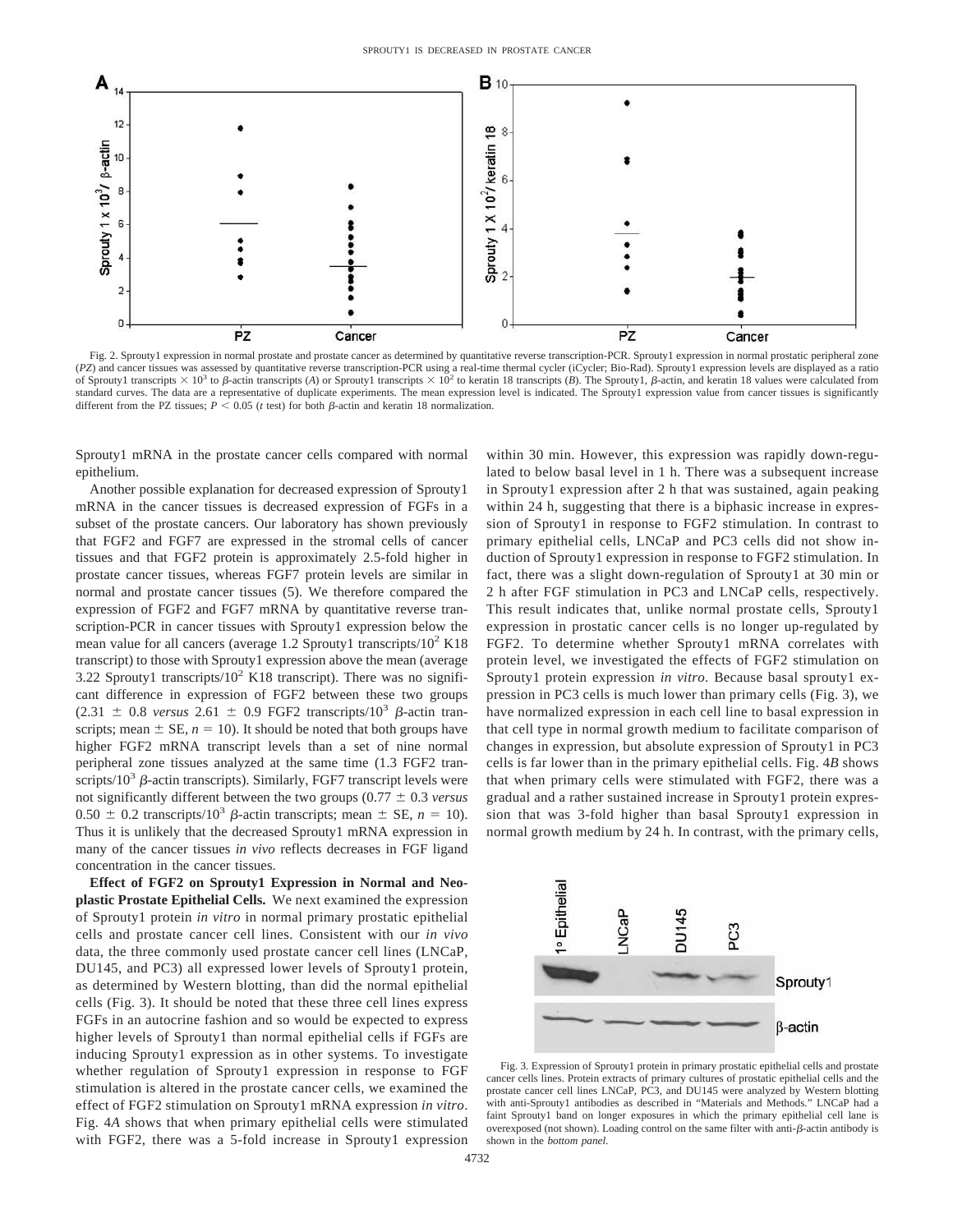

Fig. 4. Sprouty1 expression in response to FGF2 stimulation of normal or neoplastic prostate epithelial cells. *A,* prostatic primary epithelial cells, LNCaP, and PC3 cells were grown in serum-free medium for 24 h. Cells were stimulated with serum-free medium with or without 25 ng/ml recombinant FGF2. At different time points, the Sprouty1 expression in the cells were analyzed by quantitative reverse transcription-PCR using total RNA. Sprouty1 expression levels are displayed as the ratio of Sprouty1 to  $\beta$ -actin to correct for variation in the amounts of reverse-transcribed RNA, with the ratio before FGF2 treatment set as 100% for each cell line. The Sprouty1 and  $\beta$ -actin values were calculated from Sprouty1 and  $\beta$ -actin standard curves, respectively. The data are a representative of duplicate experiments. Values are the mean  $\pm$  SD. *B*, prostatic primary epithelial cells and PC3 cells were grown in serum-free medium for 24 h. Cells were stimulated with serum-free medium with or without 25 ng/ml recombinant FGF2. At different time points, protein extracts were collected from the cells and analyzed by Western blotting with either anti-Sprouty1 antibody or control anti- $\beta$ -actin antibody. The Western blot signals were quantified using NucleoVision imaging workstation and calculated as the ratio of Sprouty1 protein to  $\beta$ -actin protein. Expression in normal growth medium was substantially lower in PC3 cells than in the primary cells, so the ratio from each cell type grown in complete medium and collected at the same time was set at 100% for each cell type, and data for that cell type are expressed relative this control. Sprouty1 protein was undetectable in primary epithelial cells after 24 h of incubation in serum-free medium.

PC3 cells did not show induction of Sprouty1 protein expression in response to FGF2 stimulation. Rather, there was a decrease in Sprouty1 protein expression within 30 min before returning to basal level at 24 h. The initial decrease in Sprouty1 protein could be a direct result of proteosomal degradation mediated by c-Cbl after growth factor signaling, as described for Sprouty proteins in other systems (27, 37–39).

**Mutational Analysis of Sprouty1 in Human Prostate Cancers.** To determine whether Sprouty1 is inactivated by mutation in prostate cancer, we analyzed DNAs isolated from 24 prostate cancers (23 clinically localized and one metastatic). Our initial analysis of the human genome database revealed that the entire coding region (and 3-untranslated region) is present on a single exon. We therefore designed PCR primers to amplify the entire coding region as overlapping PCR products that were then isolated and directly sequenced. All tumor specimens were at least 80% carcinoma, and we have detected regions of loss of heterozygosity in all of these specimens using PCR-based approaches (40). A single base pair alteration (T to C) was detected in one clinically localized prostate cancer at bp 1250 that would lead to an amino acid change from tyrosine to histidine at amino acid residue 304 of the Sprouty1 protein. Analysis of DNA from benign tissue from the same patient revealed the exact same alteration. Therefore, this sequence variation represents either a germline mutation or a relatively uncommon polymorphism. No evidence of mutation was seen in the Sprouty1 coding region in any other sample.

**The Effect of Sprouty1 Expression in Human Prostate Cancer Cells.** To ascertain the biological effect of Sprouty1 expression in human prostate cancer cells, pcDNA-Sprouty1 (encoding the full length of Sprouty1 sequence) was transfected into the human prostate cancer cell lines LNCaP and PC3, and transfected cells were selected in Geneticin. Only rare colonies were observed in both the LNCaP and PC3 cells transfected with the Sprouty1 plasmid, whereas numerous colonies were observed when PC3 and LNCaP were transfected with the vector only plasmid (Fig. 5). The inhibition of colony formation by Sprouty1 was more than 99%, suggesting that sustained overexpression of Sprouty1 has a markedly deleterious effect on prostate cancer cells proliferation and/or survival. To determine whether more modest, transient expression of Sprouty1 could also inhibit prostate cancer cell proliferation, we analyzed proliferation of LNCaP cells after transient transfection of a Sprouty1 expression plasmid. Sprouty1 expression levels were analyzed on the same cells by Western blotting. Despite the modest increase in Sprouty1 expression under these conditions (Fig. 6*A*), there was a profound decrease in proliferation in the cells transfected with the Sprouty1 expression construct (Fig. 6*B*). To confirm that the inhibition of growth is due to Sprouty1 expression, we repeated the transient transfection assay this time by cotransfecting the Sprouty1 plasmid with a vector containing GFP. Cells that were GFP positive were sorted and used in cell proliferation analysis. Fig. 6*C* shows that LNCaP cells transfected with the Sprouty1 plasmid had a profound decrease in proliferation when compared with the GFP only transfection, which is consistent with our initial observation. Thus in prostate cancer cells, either sustained or transiently increased Sprouty1 expression markedly inhibits proliferation, which is similar to observations made in other systems (30, 41, 42).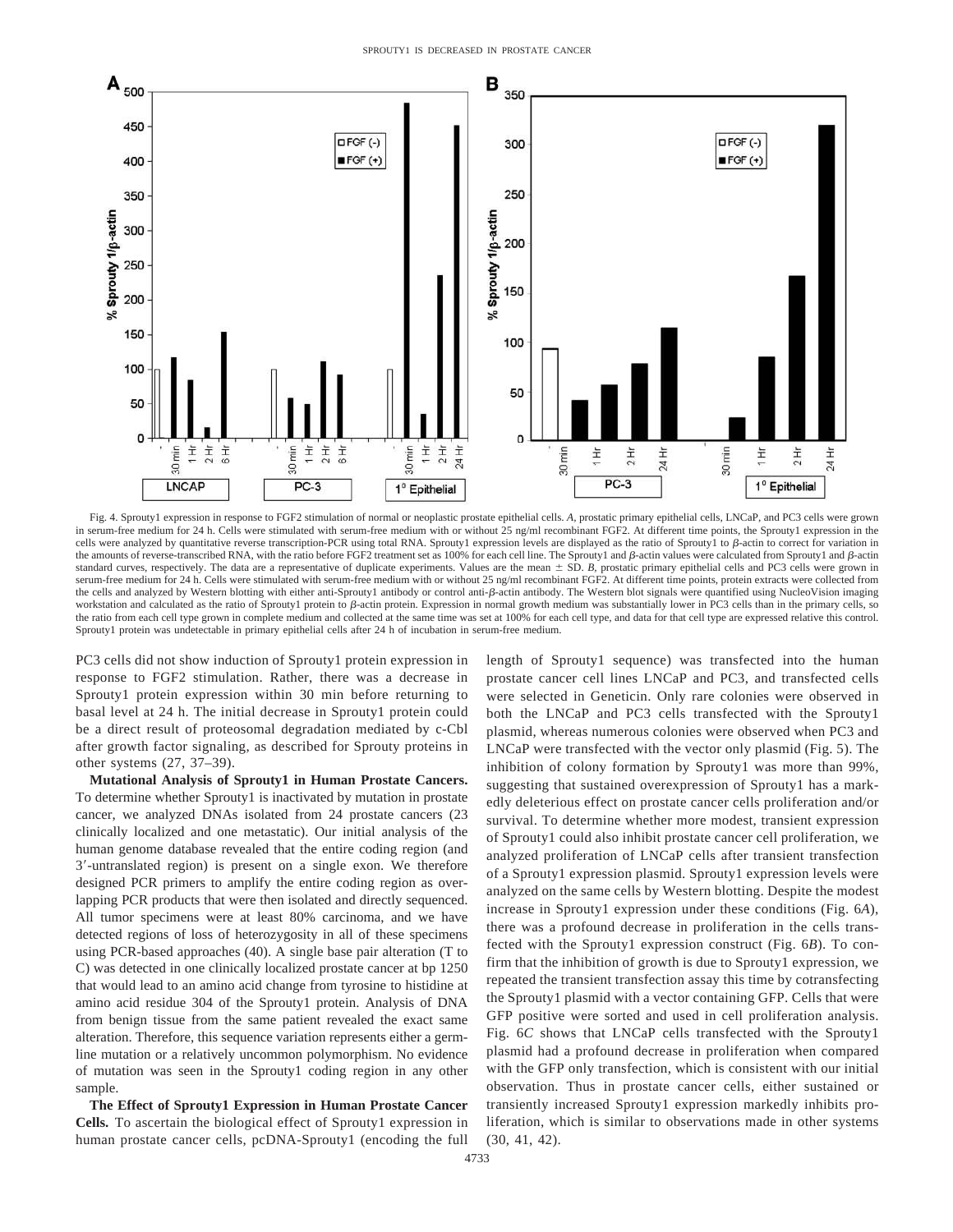

Fig. 5. Stable transfections of Sprouty1 plasmid into prostate cancer cells. Prostate cancer cell lines LNCaP and PC3 were each transfected with a Sprouty1 cDNA cloned into pcDNA3.1 or the pcDNA3.1 vector alone. After 2 weeks of selection in Geneticin, cells were fixed and stained with crystal violet. Representative plates from each transfection are shown.

## **DISCUSSION**

One important way that cancers can grow in an uncontrolled way is by expressing increased amounts of growth factors and/or having increased activity of growth factor receptors. Cancers may also exhibit loss of regulatory factors that control the activity of growth factors receptors. For example, the PTEN gene, which is a negative regulator of the phosphatidylinositol 3-kinase pathway, is inactivated in a variety of human malignancies, including prostate cancer (40). In the present study, we have found that one protein that may have an important role in controlling growth signals, Sprouty1, is decreased in almost 40% of human prostate cancer tissues when compared with normal prostate tissue in the same patient. It is not surprising that only a fraction of prostate cancers show decreased Sprouty1 expression. All epithelial malignancies have a variety of genetic and epigenetic alterations, and in general, only a fraction of cases of a given tumor type have a specific alteration. For example, only a subset of prostate cancers have alterations of the PTEN tumor suppressor gene (40). There are exceptions to this rule, for example, the very high prevalence of RAS mutations in pancreatic cancer, but such instances are distinctly uncommon in epithelial malignancies.

In human prostate cancer tissues, there is up-regulation of FGFs when compared with uninvolved prostate. We have shown previously that the tissue content of FGF2 is increased more than 2-fold in prostate cancer tissue compared with control prostate, whereas FGF7 is present at essentially equal levels (5). FGF9 is also present at equal levels in normal and neoplastic prostate tissue based on ELISA assay.5 Finally, FGF6 is expressed as an autocrine growth factor in 40% of prostate cancers (6), and the majority of prostate cancers express FGF8 in a similar manner (7–9). Thus, the decreased Sprouty1 expression seen in 40% of cancers cannot be due to loss of FGF ligands in these cases. Loss of Sprouty1 expression may give rise to unrestrained signal transduction by FGFs that could result in increased proliferation (2, 6) and/or decreased cell death (43) in prostate cancer and potentiate the effects of increased FGFs and FGFRs in prostate

<sup>5</sup> M. Ittman, unpublished data.

cancer. We have also seen that some prostate cancers have increased Sprouty1 expression. These cancers must have other alterations that allow them to resist the negative growth regulatory effects of Sprouty1 that were seen in LNCaP cells, which have very low basal Sprouty1 expression. The nature of these alterations is currently under investigation.

We have found that Sprouty1 expression in prostate cancer cells *in vitro* is no longer up-regulated by FGF2. This could be due to



Fig. 6. Transient transfection of Sprouty1 in LNCaP prostate cancer cells. *A,* protein extracts were collected from LNCaP cells 1, 2, or 3 days after transfection with pcDNA3.1  $(-)$  or Sprouty1 cDNA in pcDNA3.1  $(+)$  and analyzed by Western blotting with either anti-Spouty1 antibody or control anti- $\beta$ -actin antibody. *B*, the LNCaP prostate cancer cell line was transfected with a Sprouty1 cDNA cloned in the mammalian expression vector pcDNA3.1 or the pcDNA3.1 vector only. At the indicated times after transfection, cells were trypsinized and counted using a Coulter counter. All determinations were performed in triplicate, and the SD is shown. *C,* the LNCaP cells were either transfected with pEGFP alone or cotransfected with pcDNA3.1-Sprouty1. The GFP-positive cells were sorted using flow cytometry analysis and replated. At the indicated times after cell sorting, cells were trypsinized and counted using a Coulter counter. All determinations were performed in triplicate, and the SD is shown.